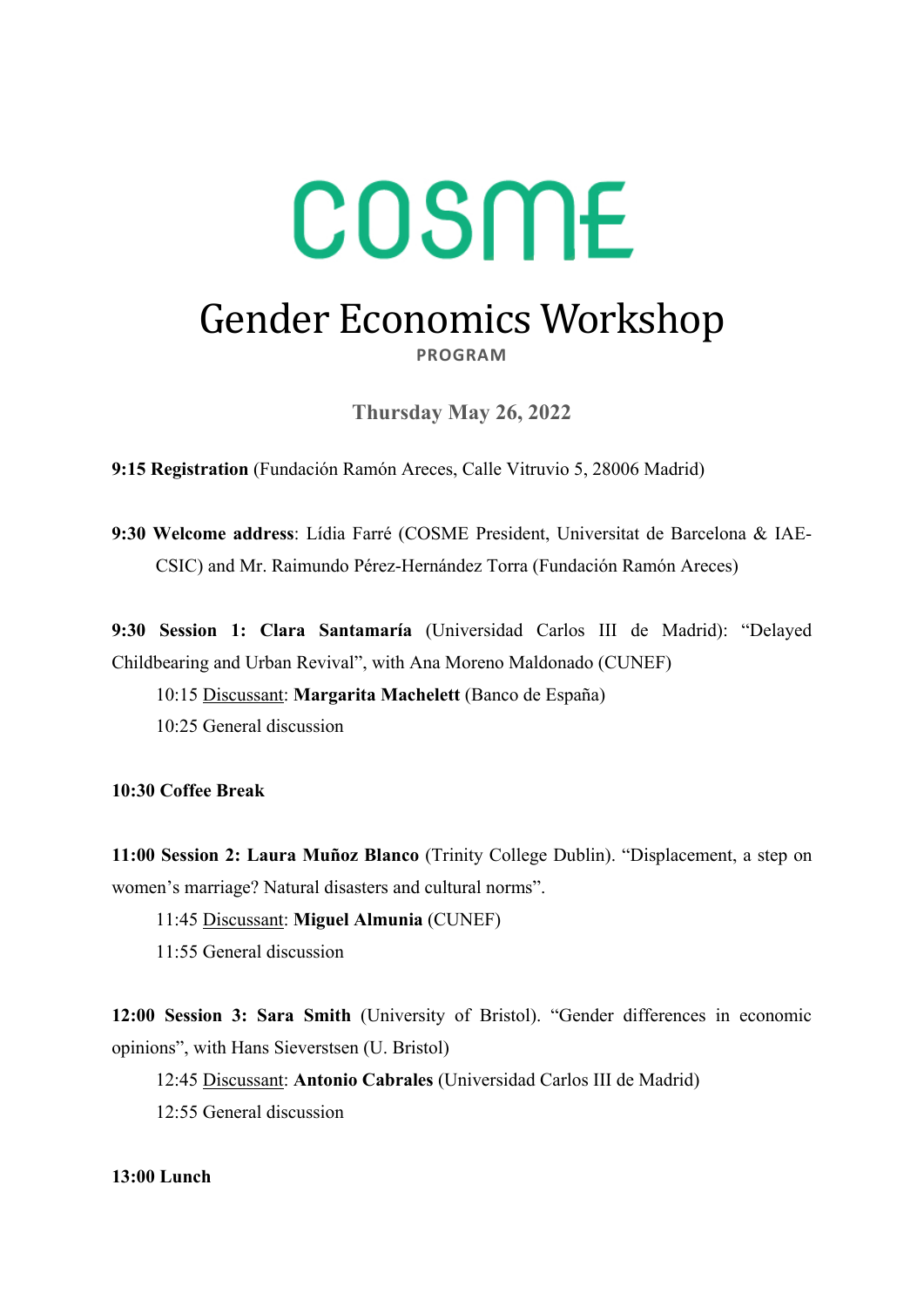**15:00 Session 4: Tom Zohar** (CEMFI): "Out of labor and into the labor force? The role of abortion access, social stigma, and financial constraints", with Nina Brooks (University of Connecticut)

15:45 Discussant: **Libertad González** (Universitat Pompeu Fabra)

15:55 General discussion

**16:00 Session 5**: **Audinga Baltrunaite** (Bank of Italy): "Women in economics: the role of gendered advising practices at entry in the profession", with Alessandra Casarico (Bocconi University), Luia Rizzica (Bank of Italy)

16:45 Discussant: **Pilar Sorribas** (Universitat de Barcelona)

16:55 General discussion

**17:00 Coffee break** 

**17:30 Session 6: Ana García-Hernandez** (Universidad del Rosario and RWI-Leibniz Institute for Economic Research). "Wheels of Change: Transforming Girl's Lives with Bicycles" Nathan Fiala (U. Conneticut), Kritika Narula (Analysis Group), Nishith Prakash (U. Conneticut).

18:15 Discussant: **Irma Clots-Figueras** (University of Kent) 18:25 General discussion

**19:00 Keynote Session: Laura Hospido** (Banco de España). "¿Faltan mujeres en la Banca Central? La brecha de género en la carrera profesional en Economía" Chair: **Lídia Farré** (Cosme President, Universitat de Barcelona & IAE-CSIC) (\*\**This talk will be in Spanish as it is open to the general public\*\**)

**21:00 Conference dinner** at the Residencia de Estudiantes for presenters, discussants and organizers (C. Pinar 21-23, 28006 Madrid)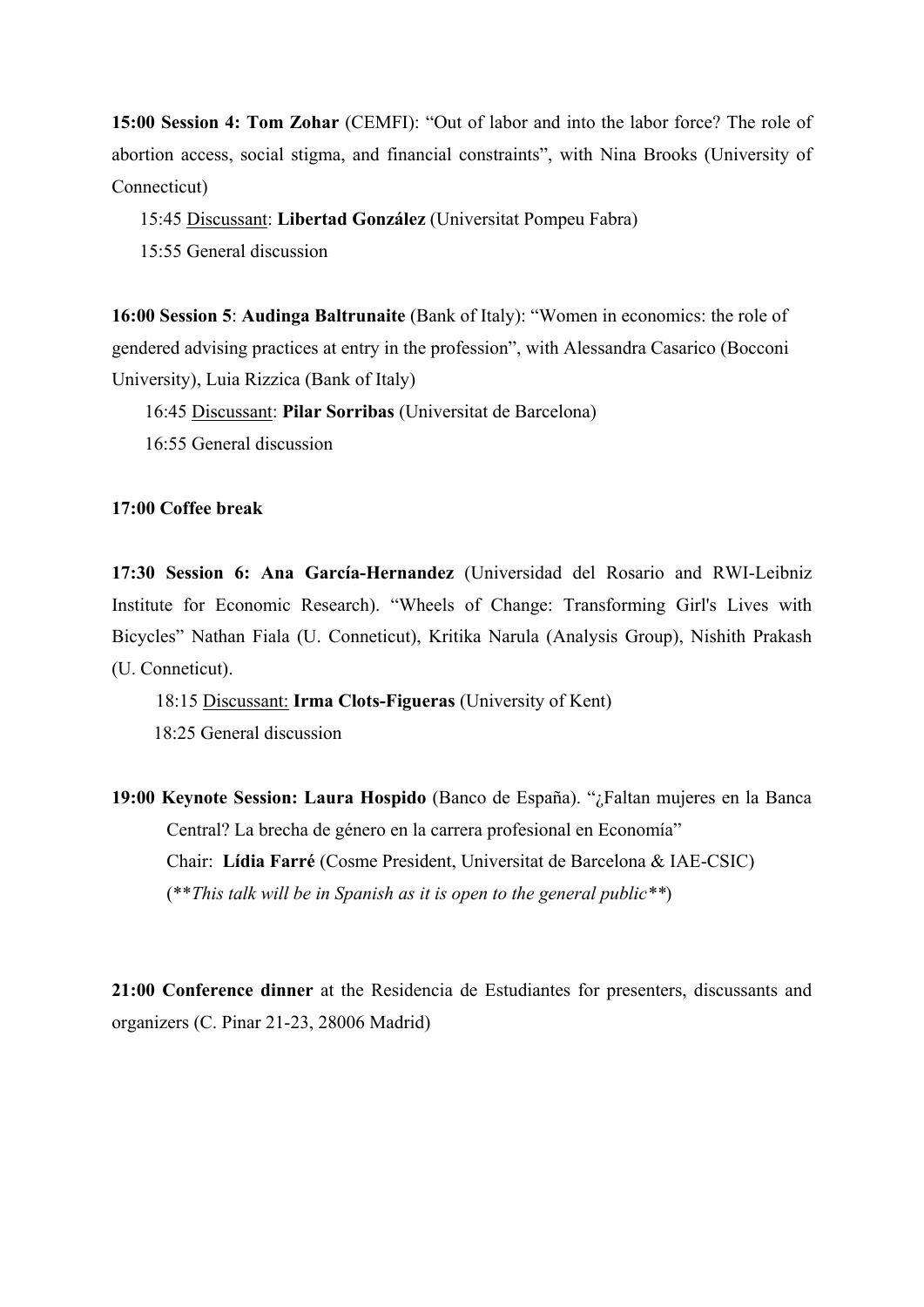**9:00 Keynote Session: Camille Landais** (London School of Economics), "The child penalty atlas"

Chair: **J. Ignacio Conde-Ruiz** (Fedea & Universidad Complutense de Madrid)

#### **10:15 Short break**

**10:30 Session 7: Moshe Hazan** (Tel Aviv University) "Women's Liberation, Household Revolution", with David Weiss (Tel Aviv University) and Hosny Zoabi (The New Economic School).

- 11:15 Discussant: **Rosa Ferrer** (Universitat Pompeu Fabra)
- 11:25 General discussion

#### **11:30 Coffee break**

**12:00 Session 8: Juan J. Dolado** (Universidad Carlos III de Madrid) "Uncovering the Roots of Obesity-based Wage Discrimination: The Role of Job Characteristics" with Aimar Guerra (UC3M)

12:45 Discussant: **Ainoa Aparicio** (University of Turin)

12:55 General discussion

**13:00 Session 9: Libertad González** (Universitat Pompeu Fabra). "Changing Gender Norms Across Generations: Evidence from a Paternity Leave Reform" with Lídia Farré (UB), Christina Felfe (U. Wuerzburg), Patrick Schneider (U. Wuerzburg)

13:45 Discussant: **Pedro Rey** (ESADE)

13:55 General discussion

## **Scientific Committee**

**Chairs:** Xulia González and Judit Vall

## **Committee:**

Raquel Carrasco, Cecilia García-Peñalosa, Maia Güel, J. Ignacio Conde-Ruiz, Joan Llull, Jan Stuhler, and Carolina Villegas-Sánchez